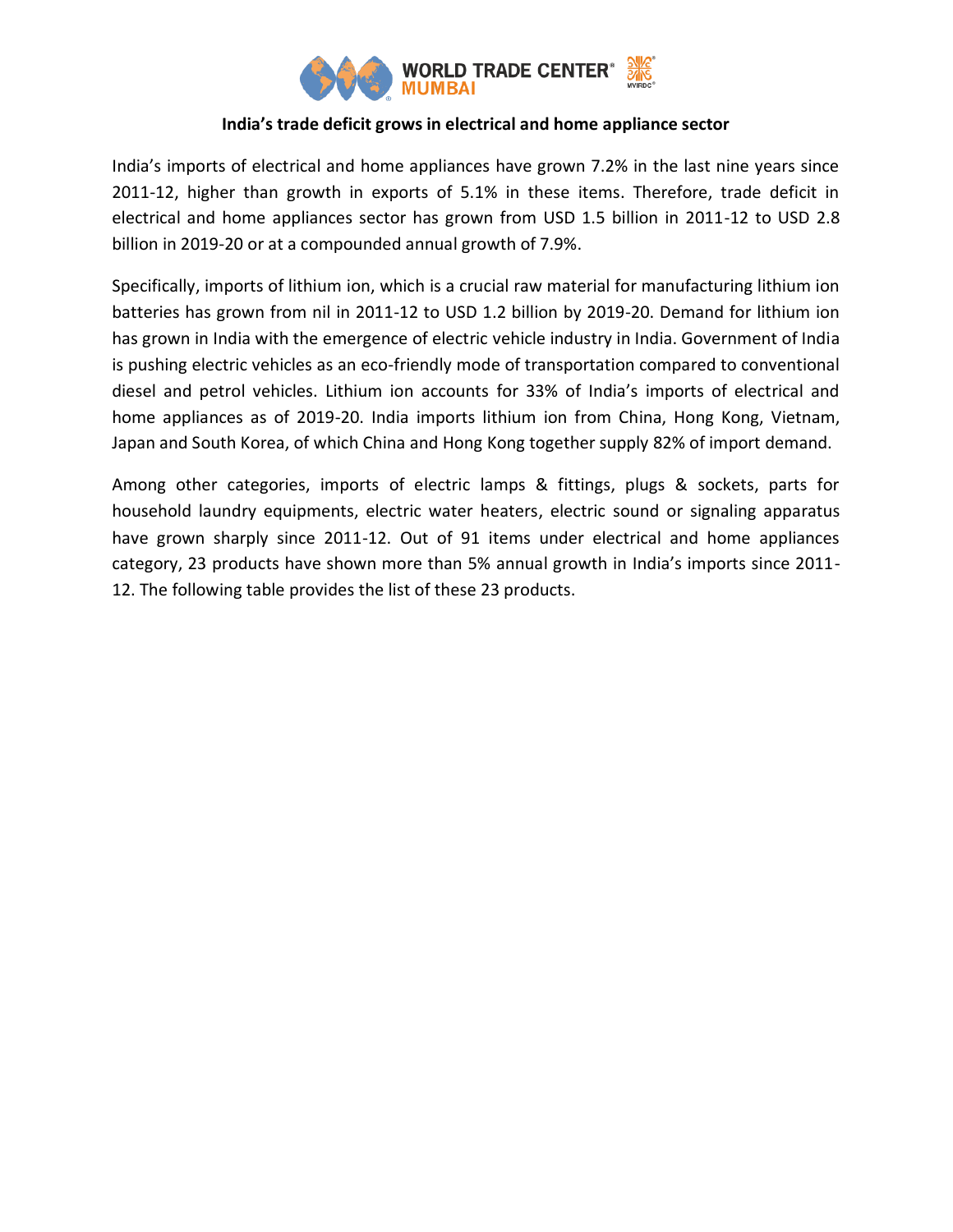

| Electrical and home appliances whose imports have grown sharply (figures in USD million) |                                                 |                |                |               |   |                |         |                      |
|------------------------------------------------------------------------------------------|-------------------------------------------------|----------------|----------------|---------------|---|----------------|---------|----------------------|
|                                                                                          |                                                 |                | 2011-12        |               |   | 2019-20        |         |                      |
| <b>HS Code</b>                                                                           | <b>Product Description</b>                      | <b>Exports</b> | <b>Imports</b> | Trade balance |   | <b>Exports</b> | Imports | <b>Trade balance</b> |
|                                                                                          | 85076000LITHIUM-ION                             | $\Omega$       | $\Omega$       | 0             |   | 9.68           | 1246.22 | $-1236.54$           |
|                                                                                          | OTHER ELECTRIC LAMPS AND LIGHTING               |                |                |               |   |                |         |                      |
| 94054090 FITTINGS                                                                        |                                                 | 22.21          | 73.48          | $-51.27$      |   | 38.25          | 306.57  | $-268.32$            |
| 84145990 OTHERS                                                                          |                                                 | 6.39           | 91.41          | $-85.02$      |   | 27.13          | 142.74  | $-115.61$            |
|                                                                                          | PRTS OF HOUSEHOLD TYPE LAUNDRY                  |                |                |               |   |                |         |                      |
|                                                                                          | 84509010 EQUIPMENTS                             | 0.59           | 36.47          | $-35.88$      |   | 17.7           | 105.78  | $-88.08$             |
|                                                                                          | OTHER ELECTRIC SOUND/VISUAL SIGNLNG             |                |                |               |   |                |         |                      |
|                                                                                          | 85318000 APPRATUS                               | 1.46           | 21.47          | $-20.01$      |   | 12.4           | 49.69   | $-37.29$             |
|                                                                                          | ELCTRC INSTANTANEOUS OR STORAGE WATER           |                |                |               |   |                |         |                      |
|                                                                                          | 85161000 HEATERS & IMMERSION HEATERS            | 1.7            | 17.53          | $-15.83$      |   | 9.02           | 46.44   | $-37.42$             |
|                                                                                          | 85311090 OTHR ALARM                             | 5.37           | 17.28          | $-11.91$      |   | 19.87          | 44.34   | $-24.47$             |
|                                                                                          | 85163200 OTHER HAIR-DRESSING APPARATUS          | 0.24           | 2.93           | $-2.69$       |   | 0.26           | 21.68   | $-21.42$             |
|                                                                                          |                                                 |                |                |               |   |                |         |                      |
|                                                                                          | 84502000 MCHNS EACH OF A DRY LINEN CAPCTY>10 KG | 0.43           | 2.4            | $-1.97$       |   | 2.96           | 20.01   | $-17.05$             |
|                                                                                          | 85168000 ELECTRIC HEATING RESISTORS             | 10.8           | 10.16          | 0.64          |   | 25.43          | 20.01   | 5.42                 |
|                                                                                          | 85086000 INDUSTRIAL VACUUM CLEANERS             | 0.39           | 7.5            | $-7.11$       |   | 0.23           | 16.76   | $-16.53$             |
|                                                                                          | 85163100 ELCTRO-THERMIC HAIR DRYERS             | 0              | 5.29           | $-5.29$       |   | 1.1            | 15.06   | $-13.96$             |
|                                                                                          | 85311020 FIRE ALARM                             | 0.7            | 3.33           | $-2.63$       |   | 5.37           | 11.48   | $-6.11$              |
|                                                                                          | VACCUM CLEANERS OF A POWER NOT                  |                |                |               |   |                |         |                      |
|                                                                                          | 85081100 EXCEEDING 1,500 W                      | 0.01           | 2.19           | $-2.18$       |   | 1.79           | 9.77    | $-7.98$              |
|                                                                                          | 85164000 ELECTRIC SMOOTHING IRONS               | 0.44           | 1.86           | $-1.42$       |   | 2.53           | 7.4     | $-4.87$              |
|                                                                                          | 85394100 ARC LAMPS                              | 1.44           | 0.3            | 1.14          |   | 0.02           | 7.1     | $-7.08$              |
|                                                                                          | 84145120 CEILING FANS                           | 32.56          | 2.46           | 30.1          |   | 50.31          | 5.15    | 45.16                |
|                                                                                          | 85163300 HAND-DRYING APPARATUS                  | 0.01           | 1.11           | $-1.1$        |   | 0.14           | 3.45    | $-3.31$              |
|                                                                                          | 85167910 ELECTRO THERMIC FLUID HEATER           | 0.77           | 0.86           | $-0.09$       |   | 0.19           | 2.74    | $-2.55$              |
|                                                                                          | 85311010 BURGLAR ALARM                          | 2.38           | 0.99           | 1.39          |   | 1.48           | 2.05    | $-0.57$              |
| 85066000 AIR ZINC                                                                        |                                                 | $\Omega$       | 0.36           | $-0.36$       |   | $\Omega$       | 1.03    | $-1.03$              |
|                                                                                          | 85392910 BULBS WTH RETAIL SALE PRICE RS.20/BULB | 15.5           | 0.08           | 15.42         |   | 7.46           | 0.21    | 7.25                 |
|                                                                                          | 85131030 MINERS SAFETY LAMPS, ELECTRIC          | 0              | 0.01           | $-0.01$       |   | $\Omega$       | 0.07    | $-0.07$              |
|                                                                                          | Total                                           | 103.39         | 299.47         | $-196.08$     | O | 233.32         | 2085.75 | $-1852.43$           |
| Course: Ministry of Commosso P. Industry, Covernment of India                            |                                                 |                |                |               |   |                |         |                      |

#### **Source: Ministry of Commerce & Industry, Government of India**

# **Exports**

With regards to exports, India has posted strong growth in 40 electrical and home appliance products. Some of them are ceiling fans, electric lamps & lighting fittings, plugs & sockets, electric heating resistors, hanging lamps, alarm devices, signaling or traffic control equipments etc. India's exports of these 40 items more than doubled since 2011-12 to USD 765 million by 2019-20. The following table provides India's exports, imports of these 40 items since 2011-12.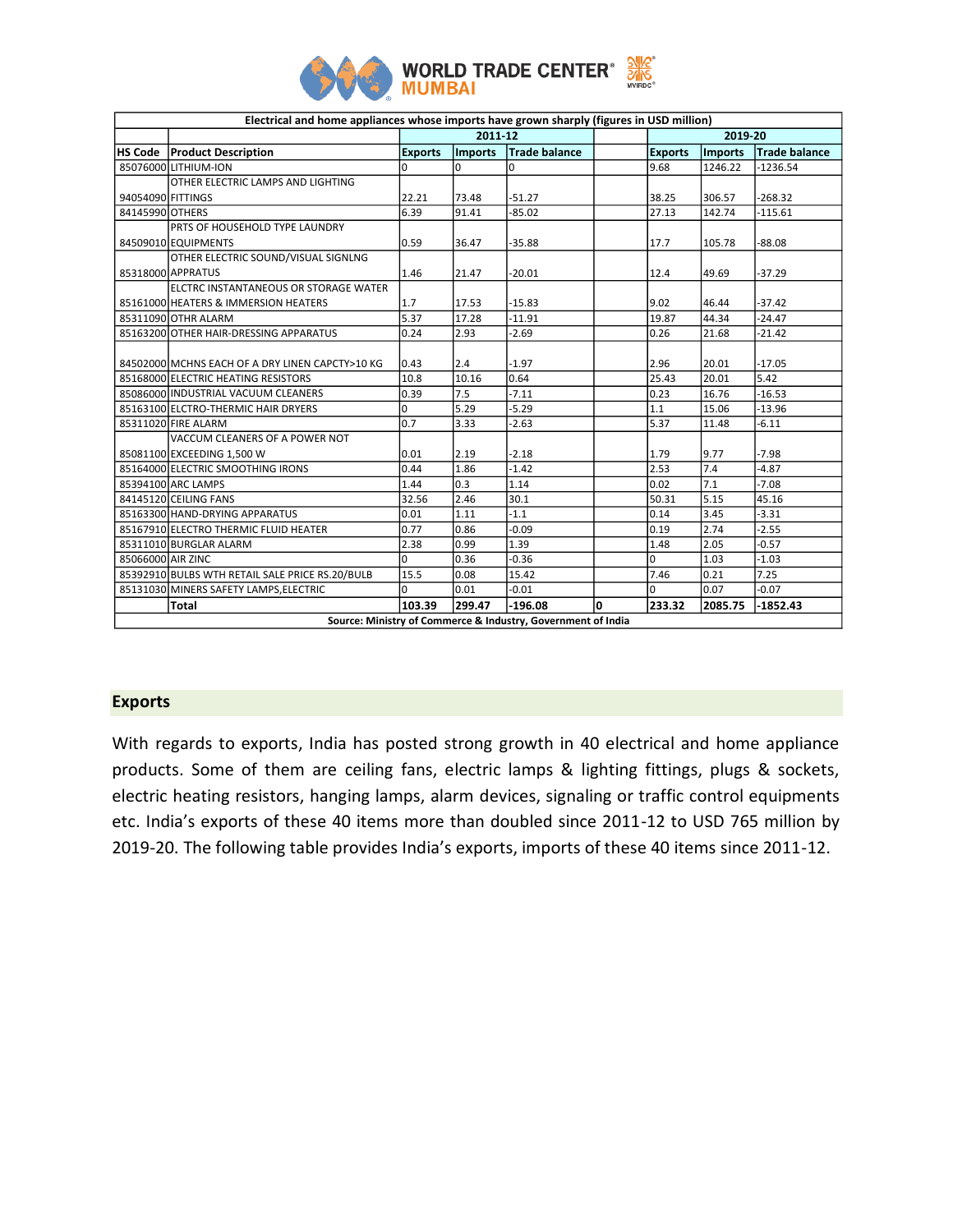

|                                                              | Electrical and home appliances whose Exports have grown (figures in USD million)   |                |                |                   |   |                |                  |                      |
|--------------------------------------------------------------|------------------------------------------------------------------------------------|----------------|----------------|-------------------|---|----------------|------------------|----------------------|
|                                                              |                                                                                    |                | 2011-12        |                   |   |                | 2019-20          |                      |
|                                                              | HS Code   Product Description                                                      | <b>Exports</b> | <b>Imports</b> | Trade balance     |   | <b>Exports</b> | <b>Imports</b>   | <b>Trade balance</b> |
|                                                              | 84145120 CEILING FANS                                                              | 32.56          | 2.46           | 30.1              |   | 50.31          | 5.15             | 45.16                |
|                                                              | OTHER ELECTRIC LAMPS AND LIGHTING                                                  |                |                |                   |   |                |                  | $-268.32$            |
| 94054090 FITTINGS                                            |                                                                                    | 22.21<br>24.94 | 73.48<br>180.5 | $-51.27$          |   | 38.25<br>32.44 | 306.57<br>244.47 | $-212.03$            |
|                                                              | 85366990 PLUGS & SOCKETS OF OTHER MATERIALS<br>85168000 ELECTRIC HEATING RESISTORS | 10.8           | 10.16          | $-155.56$<br>0.64 |   | 25.43          | 20.01            | 5.42                 |
|                                                              | 94051010 HANGNG LMPS COMPLETE FITNGS                                               | 12.46          | 4.61           | 7.85              |   | 24.75          | 4.89             | 19.86                |
|                                                              | 85311090 OTHR ALARM                                                                | 5.37           | 17.28          | $-11.91$          |   | 19.87          | 44.34            | $-24.47$             |
|                                                              | PARTS OF SIGNALING/TRAFFIC CONTROL                                                 |                |                |                   |   |                |                  |                      |
| 85319000 EQPMNT                                              |                                                                                    | 14.66          | 78.6           | $-63.94$          |   | 19.59          | 65.47            | $-45.88$             |
|                                                              | 84145930 INDUSTRIAL FANS BLOWERS & THE LIKE                                        | 10.28          | 43.44          | $-33.16$          |   | 19.3           | 27.12            | $-7.82$              |
|                                                              | PRTS OF HOUSEHOLD TYPE LAUNDRY                                                     |                |                |                   |   |                |                  |                      |
|                                                              | 84509010 EQUIPMENTS                                                                | 0.59           | 36.47          | $-35.88$          |   | 17.7           | 105.78           | $-88.08$             |
|                                                              | FULY AUTMC MCHNS OF DRY LINN CPCTY<=10                                             |                |                |                   |   |                |                  |                      |
| 84501100 KG                                                  |                                                                                    | 1.2            | 84.13          | $-82.93$          |   | 14.24          | 82.06            | $-67.82$             |
|                                                              | OTHER ELECTRIC SOUND/VISUAL SIGNLNG                                                |                |                |                   |   |                |                  |                      |
|                                                              | 85318000 APPRATUS                                                                  | 1.46           | 21.47          | $-20.01$          |   | 12.4           | 49.69            | $-37.29$             |
| 85131010 TORCHES                                             |                                                                                    | 0.44           | 17.12          | $-16.68$          |   | 9.88           | 26.11            | $-16.23$             |
|                                                              | ELCTRC INSTANTANEOUS OR STORAGE WATER                                              |                |                |                   |   |                |                  |                      |
|                                                              | 85161000 HEATERS & IMMERSION HEATERS                                               | 1.7            | 17.53          | $-15.83$          |   | 9.02           | 46.44            | $-37.42$             |
|                                                              | PRIMARY CELLS & PRIMARY BATTERIES OF                                               |                |                |                   |   |                |                  |                      |
|                                                              | MANGANESE DIOXIDE OF AN EXTRNL VOLUME                                              |                |                |                   |   |                |                  |                      |
| 85061000 <= 300CC                                            |                                                                                    | 2.85           | 11.31          | -8.46             |   | 7.76           | 1.81             | 5.95                 |
|                                                              | OTHR OVNS;COOKERS,COOKING PLATES                                                   |                |                |                   |   |                |                  |                      |
|                                                              | 85166000 BOILING RINGS, GRILLERS & ROASTERS                                        | 4.37           | 108.88         | $-104.51$         |   | 6.21           | 78.04            | $-71.83$             |
|                                                              | 85393190 OTHR FLUORESCENT, HOT CATHODE                                             | 4.01           | 7.54           | $-3.53$           |   | 6.16           | 2.43             | 3.73                 |
|                                                              | OTHR MCHNS, WTH BUILT-IN CNTRFGL DRIER OF                                          |                |                |                   |   |                |                  |                      |
|                                                              | 84501200 A DRY LINEN CAPACITY NOT EXCDNG 10 KG                                     | 0.93           | 6.16           | $-5.23$           |   | 6.13           | 2.88             | 3.25                 |
|                                                              | 94051020 WALL LAMPS                                                                | 1.97           | 3.05           | $-1.08$           |   | 5.67           | 3.71             | 1.96                 |
|                                                              | OTHER PARTS OF HOUSEHOLD LAUNDRY TYPE                                              |                |                |                   |   |                |                  |                      |
| 84509090 MCHN                                                |                                                                                    | 1.01           | 1.67           | -0.66             |   | 5.59           | 1.07             | 4.52                 |
|                                                              | 85311020 FIRE ALARM                                                                | 0.7            | 3.33           | $-2.63$           |   | 5.37           | 11.48            | $-6.11$              |
|                                                              | 84145920 BLOWERS, PORTABLE                                                         | 1.89           | 3.76           | -1.87             |   | 4.93           | 3.98             | 0.95                 |
|                                                              |                                                                                    |                |                |                   |   |                |                  |                      |
|                                                              | INDICATOR PANELS INCRPRTNG LQD CRYSTAL                                             |                |                |                   |   |                |                  |                      |
|                                                              | 85312000 DEVICES (LCD)/LIGHT EMITTING DIODES (LED)                                 | 2.15           | 32.08          | $-29.93$          |   | 4.88           | 34.75            | $-29.87$             |
|                                                              |                                                                                    |                |                |                   |   |                |                  |                      |
|                                                              | ELECTRICAL/ELECTRONIC DEVICES FOR                                                  |                |                |                   |   |                |                  |                      |
|                                                              | 85167920 REPELLING INSECTS (E.G.MOSQUITOES ETC)                                    | 2.93           | 9.15           | $-6.22$           |   | 4.76           | 13.85            | $-9.09$              |
|                                                              |                                                                                    |                |                |                   |   |                |                  |                      |
|                                                              | 85069000 PARS OF PRIMARY CELLS & PRIMARY BATTERIES 2.96                            |                | 6.94           | $-3.98$           |   | 3.95           | 2.16             | 1.79                 |
| 85167990 OTHERS                                              |                                                                                    | 1.12           | 41.66          | $-40.54$          |   | 3.62           | 33.71            | $-30.09$             |
|                                                              | 94054010 SEARCHLIGHTS AND SPORTLIGHTS                                              | 1.55           | 6.15           | $-4.6$            |   | 3.48           | 2.14             | 1.34                 |
|                                                              |                                                                                    |                |                |                   |   |                |                  |                      |
|                                                              | 84502000 MCHNS EACH OF A DRY LINEN CAPCTY>10 KG                                    | 0.43           | 2.4            | $-1.97$           |   | 2.96           | 20.01            | $-17.05$             |
|                                                              | 85164000 ELECTRIC SMOOTHING IRONS                                                  | 0.44           | 1.86           | $-1.42$           |   | 2.53           | 7.4              | $-4.87$              |
|                                                              | 84149030 REGULATORS & PARTS OF ELECTRIC FANS                                       | 1.2            | 3.43           | $-2.23$           |   | 2.29           | 4.88             | $-2.59$              |
|                                                              | 85081100 VACCUM CLEANER                                                            | 0.01           | 2.19           | $-2.18$           |   | 1.79           | 9.77             | $-7.98$              |
|                                                              | 85394900 OTHR ULTRA VIOLET OR INFRA-RED LAMPS                                      | 0.38           | 24.01          | $-23.63$          |   | 1.71           | 17.41            | $-15.7$              |
|                                                              | 85167100 COFFEE/TEA MAKERS                                                         | 0.36           | 8.35           | -7.99             |   | 1.17           | 9.13             | $-7.96$              |
|                                                              | 94053000 LGHTNG SETS OF A KIND USD FR CHRISTMS TREE 0.17                           |                | 19.13          | $-18.96$          |   | 1.07           | 14.25            | -13.18               |
|                                                              | 84145110 TABLE FANS                                                                | 0.45           | 19.75          | -19.3             |   | 0.74           | 19.36            | $-18.62$             |
|                                                              |                                                                                    |                |                |                   |   |                |                  |                      |
|                                                              | 84501900 OTHR MCHNS OF A DRY LINN CPCTY<=10 KG                                     | 0.4            | 38.59          | $-38.19$          |   | 0.65           | 16.15            | $-15.5$              |
|                                                              | 85167200 TOASTERS                                                                  | 0.11           | 10.93          | $-10.82$          |   | 0.37           | 12.99            | $-12.62$             |
|                                                              | 84211200 CLOTH DRYERS                                                              | 0.08           | 0.21           | $-0.13$           |   | 0.17           | 0.16             | 0.01                 |
|                                                              | 85163300 HAND-DRYING APPARATUS                                                     | 0.01           | 1.11           | $-1.1$            |   | 0.14           | 3.45             | $-3.31$              |
|                                                              |                                                                                    |                |                |                   |   |                |                  |                      |
|                                                              | PRIMARY CELLS & PRIMARY BATTERIES OF                                               |                |                |                   |   |                |                  |                      |
|                                                              | 85064000 SILVER OXIDE OF AN EXTRNL VOLUME<=300CC                                   | 0.01           | 3.75           | $-3.74$           |   | 0.12           | 0.25             | $-0.13$              |
|                                                              | 85392920 BULB, FOR TORCHES                                                         | 0.01           | 0.65           | $-0.64$           |   | 0.02           | 0.04             | $-0.02$              |
|                                                              | Total                                                                              | 336.01         | 1536.16        | $-1200.15$        | 0 | 765.44         | 1897.75          | $-1132.31$           |
| Source: Ministry of Commerce & Industry, Government of India |                                                                                    |                |                |                   |   |                |                  |                      |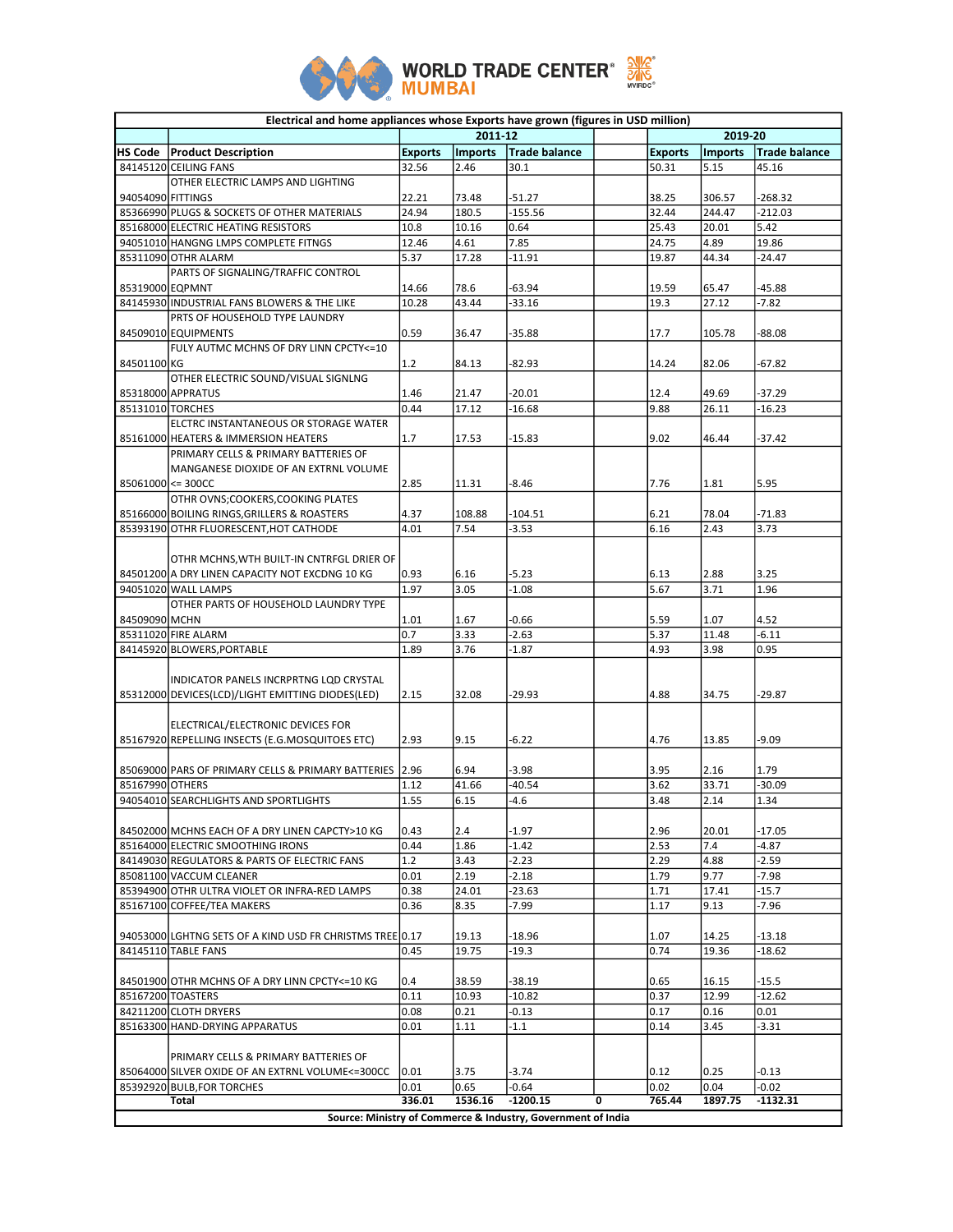

Although exports of 40 electrical and home appliance goods have grown remarkably since 2011-12, India does not figure in top 15 world exporters in any of these goods, expect for two goods. The two goods are: table or ceiling fans and electric sound or visual signaling apparatus. India's share in world exports of these two goods ranges from 0.6%-1.2%, which reflects untapped export opportunity in these two goods. World export of these two goods is USD 9.6 billion, of which India's exports is less than USD 300 million. The following table shows world exports, major exporters and importers of these two product categories.

| Product categories where India has untapped export potential |                                                             |               |                                                   |                                                       |                                                    |  |  |
|--------------------------------------------------------------|-------------------------------------------------------------|---------------|---------------------------------------------------|-------------------------------------------------------|----------------------------------------------------|--|--|
|                                                              | <b>HS Code Product Description</b>                          | (USD billion) | World exports   India's share in world<br>exports | <b>Major exporters</b>                                | <b>Major importers</b>                             |  |  |
| 841451                                                       | Table, floor, wall, window, ceiling or roof fans            | 5.22          | 1.20%                                             | China, Malaysia, Taiwan,<br>USA, Germany, Philippines | USA, Japan, South Korea,<br>Germany, China         |  |  |
| 853190                                                       | Parts of electric sound or visual signalling apparatus 14.4 |               | 0.60%                                             | China, USA, Netherlands,<br>Hong Kong, Mexico, Spain  | USA, Hong Kong,<br>Netherlands, Mexico,<br>Germany |  |  |
|                                                              | Total                                                       | 9.6           |                                                   |                                                       |                                                    |  |  |
| Source: ITC. Geneva                                          |                                                             |               |                                                   |                                                       |                                                    |  |  |

#### **Notifications**

# **PIB**

Board of Trade meeting on December 2, 2020

<https://www.pib.gov.in/PressReleasePage.aspx?PRID=1677318>

India becoming pharmacy of the world

<https://www.pib.gov.in/PressReleasePage.aspx?PRID=1677148>

KVIC's Honey Mission earns income for migrant workers

<https://www.pib.gov.in/PressReleasePage.aspx?PRID=1677143>

### **CBIC**

Extension of Anti-Dumping duty on import of Methylene chloride from China